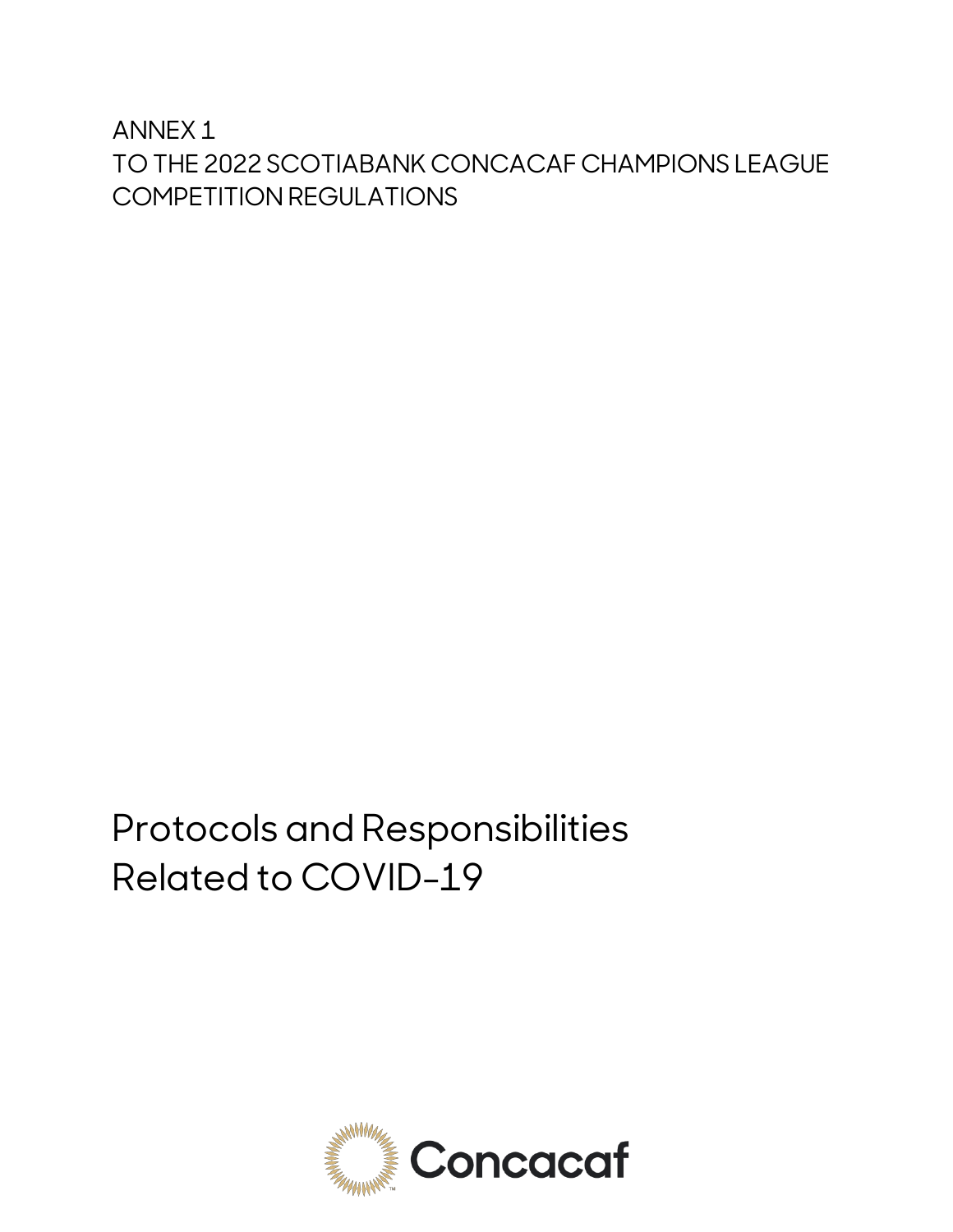Table of Contents

| <b>DEFINITIONS</b> |                                                                 | 3  |
|--------------------|-----------------------------------------------------------------|----|
| PREAMBLE           |                                                                 | 5  |
| 1.                 | <b>GENERAL PRINCIPLES</b>                                       | 5  |
| 2.                 | RESPONSIBILITIES OF THE PARTICIPATING CLUBS AND NECESSARY ROLES | 6  |
| 3.                 | TRAVEL, VENUE AND HOST COUNTRY RESTRICTIONS                     | 8  |
| $4_{\cdot}$        | COVID-19 SYMPTOMS AND TESTING                                   | 10 |
| 5.                 | <b>MATCH OPERATIONS</b>                                         | 15 |
| 6.                 | <b>OTHER</b>                                                    | 17 |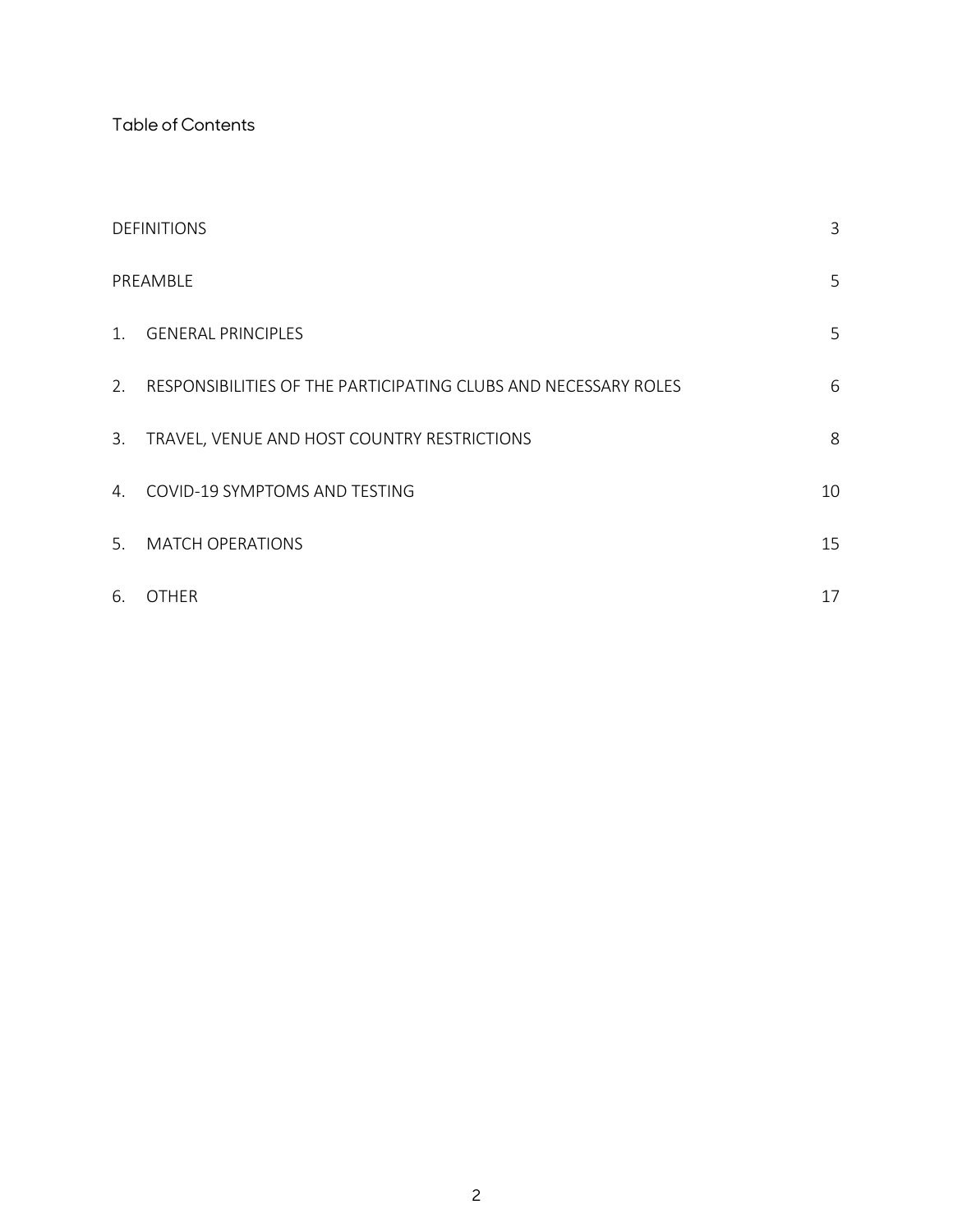# <span id="page-2-0"></span>**Definitions**

"Annex" shall mean this Annex 1 to the 2022 Scotiabank Concacaf Champions League Competition Regulations.

"MD-2 PCR Test" shall mean the PCR Test conducted within twelve (12) hours of landing at the Host City for participation in the Competition, as further described in Section 4.2.1.

"Close Contact" shall mean (i) spending fifteen (15) minutes or more within 6 feet/2 meters of a person with a positive PCR Test in any twenty-four (24) hour period, (ii) not following mask and social distancing requirements in this Annex, or (iii) as otherwise reasonably determinedby Concacaf in its sole discretion.

"Competition" shall mean the 2022 Scotiabank Concacaf Champions League as described in the Competition Regulation and Circular Letter No. 1360, including, for purposes Section 1 of this Annex, travel to and from the Competition.

"CompetitionWindow"shallmeanfor each ParticipatingClubtheperiodbeginningfourteen (14) days prior such Participating Club's next match in the Competition and ending (i) in the case of Participating Club Members of the Host Club upon departure from the match venue following conclusion of the match (or upon conclusion of return travel from Host City when applicable) or (ii) in the case of the visiting Participating Club upon conclusion of return travel from the Host City.

"Competition PCR Tests" shall mean the PCR Tests conducted between MD-5 and MD-3 throughout the Competition, other than the MD-2 PCR Test, as described in Section 4.2.1.

"Competition Regulations" shall mean the Regulations to the Competition approved by the ConcacafCouncil on December 10, 2021

"Concacaf Medical" shall mean the Concacaf Medical Committee member and/or Concacaf appointed individuals who provide medical advice and expertise to Concacaf for the Competition.

"Host City" shall mean the city or jurisdiction hosting the stadium used for the Competition or, if applicable, any neighboring city or jurisdiction hosting any hotel, practice field, stadium or other venue relating to the Competition.

"Host Club" shall mean the Participating Club responsible to host a match of the Competition.

"Local Authorities" shall mean local, state or federal regulatory agencies, departments or other governmental entities having statutory authority over health matters and jurisdiction over the corresponding individual, person, Participating Club, or Participating Club Member, as applicable. For the avoidance of doubt and without limitation, Local Authorities shall include such entities at the Participating Clubs' home location, with jurisdiction and/or authority on matters relating to travel to and from the Host City and venues during the Competition.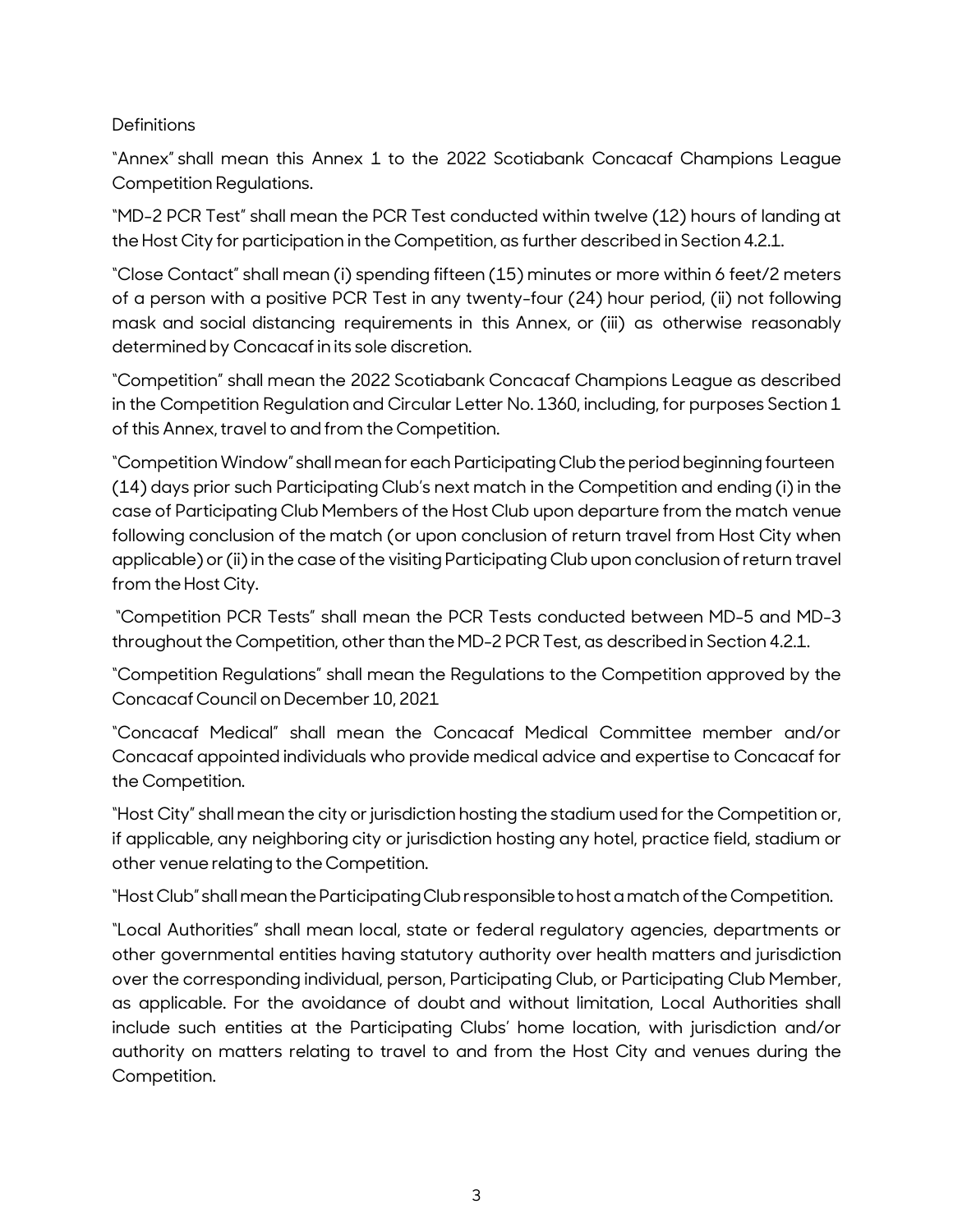"Match Delegation" shall mean the Participating Club Members (including players, coaches, and officers, if any) who will be physically present at the venue of a match of the Competition, and, in the case of the Host Club, all individuals with access to the field of play and locker room areas.

"Participating Club" shall mean a football club participatingin the Competition.

"Participating Club Member" shall mean a Participating Club's officers, staff, personnel, players, coaches, liaisons, directors and any other individual participating with or accompanying the Participating Club prior to or during the Competition.

"PCO" or "Protocol Compliance Officer" shall mean the Protocol Compliance Officer as described in Section 2.4 of the Annex.

"PCR Test" shall mean a nasopharyngeal or oropharyngeal swab + polymerase chain reaction test for the SARS-CoV-2-RNA virus.

"Pre-Travel PCR Tests" shall mean the PCR Tests to be conducted by the Participating Club prior to travel to the Competition, as described in Section 4.2.1.

"PPE" shall mean personal protective equipment worn to minimize exposure of the COVID-19.

"TML"or"TeamMedical Liaison" shallmeantheTeamMedical LiaisonasdescribedinSection 2.3 of the Annex.

"Final Delegation" shall mean the Participating Club Members identified in the final list provided by the Participating Club to Concacaf forty-four (44) hours prior to their match of the Participating Club. The Final Delegationmay include up to twenty-three(23) players and up to nine (9) officials, coaches or other Participating Club Members (for the avoidance of doubt, these may not be players). A Participating Club may include up to an additional ten (10) officials, coaches or other Participating Club Members in its Final Delegation.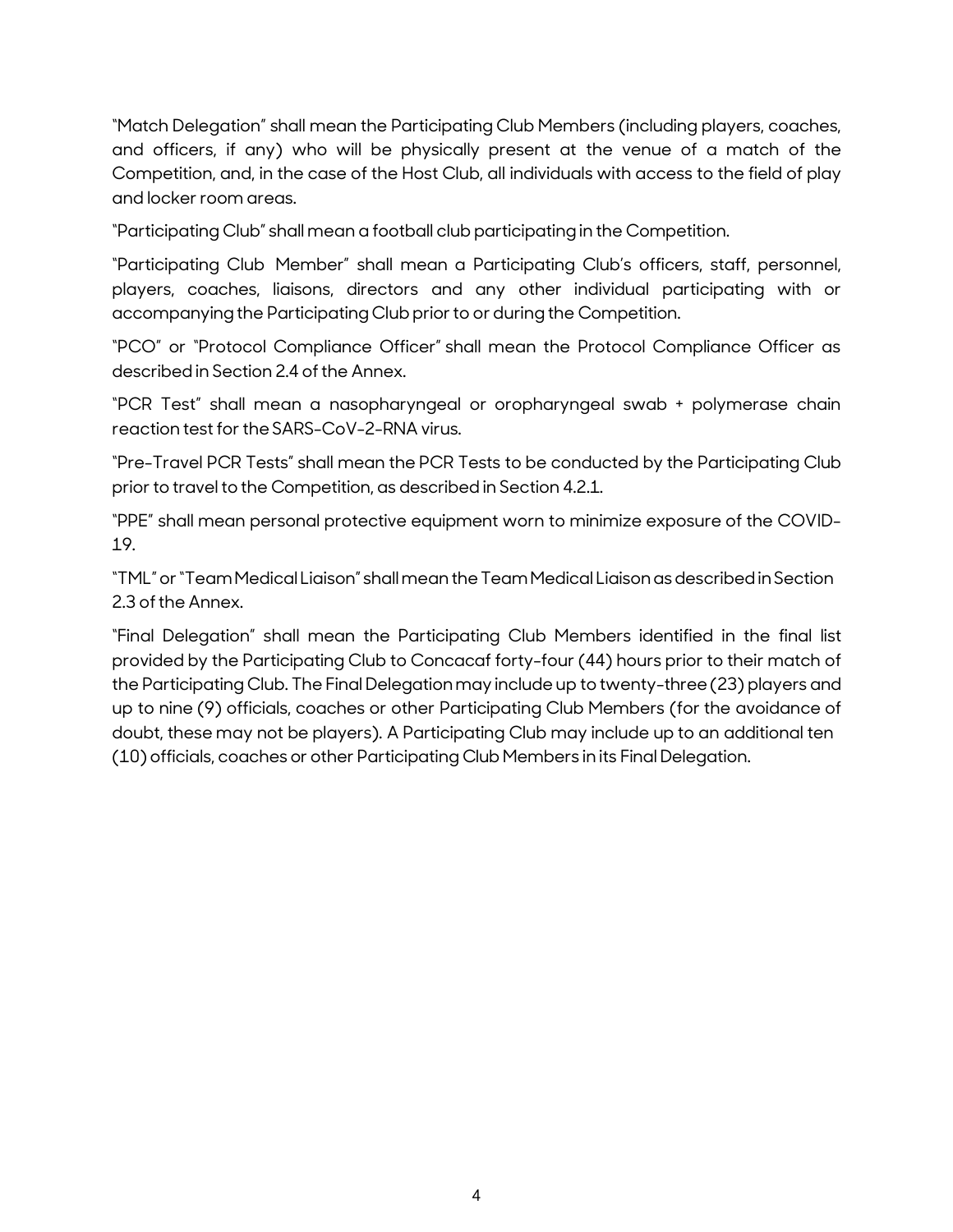## <span id="page-4-0"></span>Preamble

This Annex outlines the considerations, precautions, protocols and procedures that Participating Clubs must adopt prior to and during the Competition to minimize the risk of spreading COVID-19.

Non-compliance with the obligations set out herein may lead to disciplinary measures in accordance with the Competition Regulations.

- <span id="page-4-1"></span>1. General Principles
	- 1.1 Each Participating Club (and each Participating Club Member, as appropriate) shall comply with the following provisions at all times during a Competition Window and at all Competition activities, whether at official or non-official (including, for the avoidance of doubt, Competition-related travel). Concacaf strongly urges compliance with these guidelines and any government, league, club or other applicable quidelines at all other times.
		- 1.1.1 Practice social distancing (6 feet/2 meters distance) between and among individuals, teams, officials, and other groups of persons involved at all times prior to and during the Competition, and during official and non-official activities. The only exceptions are:
			- o while exercisingin the designatedzones/facilities,
			- o on the field of play during training or a match (applicable for players and one (1) designatedcoach when standing),
			- o whensubstituteswarm-upduringamatch(applicableforplayersonly),and
			- o while receiving or providingmedical/therapeutic attention or care.
		- 1.1.2 Wear a mask (covering the mouth and nose) at all times, including at hotels, training facilities, stadium, flights/buses, and while on any other transportation, prior to and during the Competition, and during official and non-official activities. The only exceptions are:
			- o while exercising in the designatedzones/facilities,
			- o when actively eating/drinking,
			- $\circ$  on the field of play during training or a match (applicable for players and one (1) designated coach when standing),
			- o when substitutes warm-up during a match (for players only), and
			- o while receiving or providingmedical/therapeutic attention or care.

Masks must be re-applied as soon as possible followingsuch activity.

Masks must be two (2) or morelayers, coverthe mouth and nose and secured under the chin. For the avoidance of doubt, N95 respirators or similar respirators may be used provided they do not include a valve. Gaiters,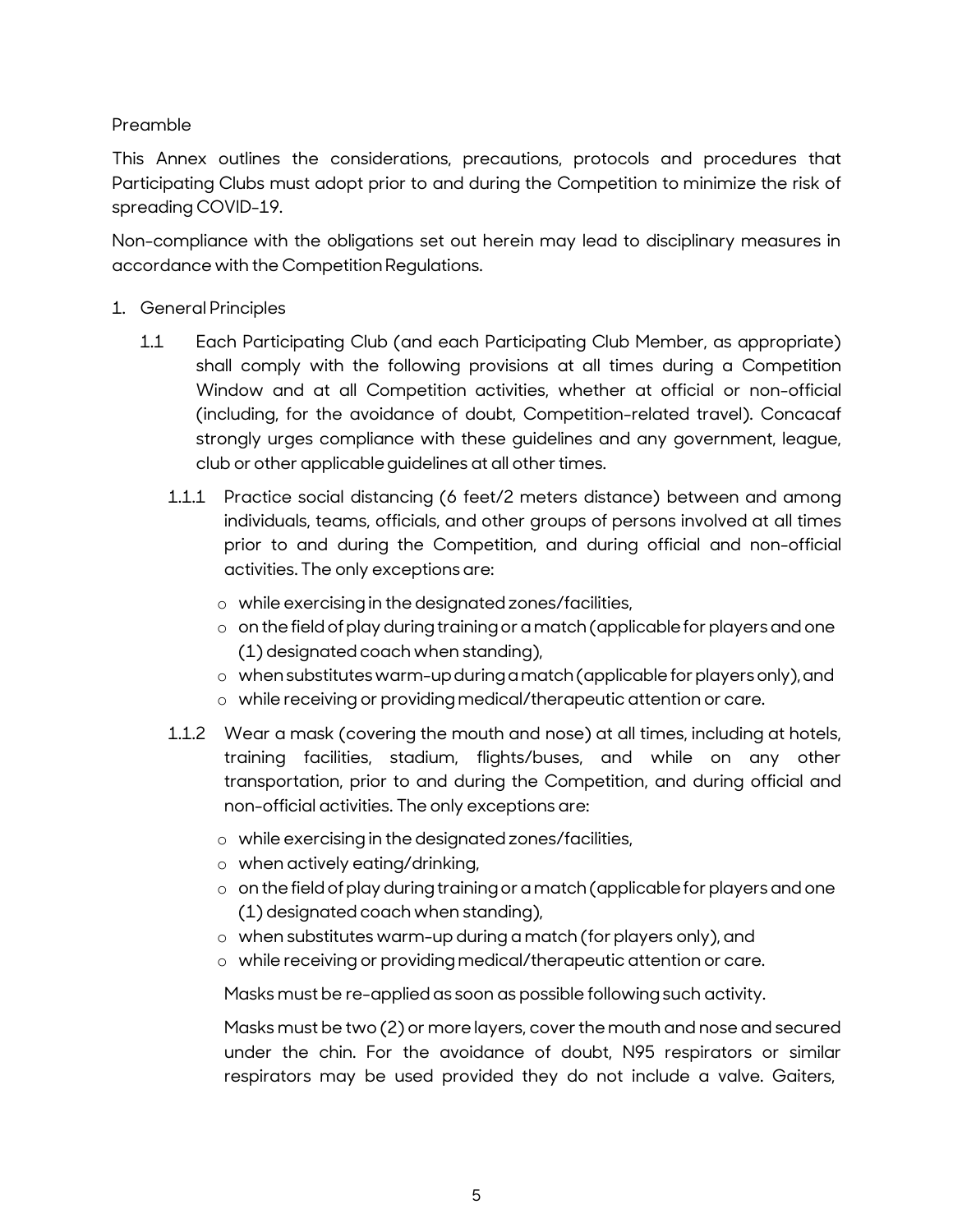bandannas, handkerchiefs or similar loose face coverings are not considered masks.

- 1.1.3 Practice good hand washing hygiene, including washing hands uninterrupted for a minimum of 30 seconds with soap, and/or using (minimum 60% of) alcohol-basedhand sanitizer.
- 1.1.4 Avoid touching their faces, someone else's equipment or belongings, or sharing or passing items to each other (including water bottles).
- 1.1.5 Avoid being in physical contact or close proximity with others, including while traveling (except for players participating in an official match or training activities).
- 1.1.6 Refrain from being in physical contact or close proximity with ill people (any type of illness) or in situations likely exposed to COVID-19, such as confined areas.
- 1.1.7 Refrain from engaging in high-risk activities (as defined by applicable Local Authorities).
- 1.1.8 Encourage videomeetings instead of in-personmeetings.
- 1.1.9 Sanitize equipment, belongings, seats, luggage, and similar before and after utilization.
- 1.1.10 Refrain from any non-essential travel or transportation, including without limitation errands, deliveries or pick-ups.
- 1.1.11 Comply with all testing requirements and schedule described in this Annex.
- 1.1.12 Comply with any other health regulation issued by applicable Local Authorities.
- <span id="page-5-0"></span>2. Responsibilities of the Participating Clubs and Necessary Roles
	- 2.1 Between twenty-five (25) to ten (10) days prior to the Participating Club's match of the Competition, each Participating Clubmust provide a minimum ofthirty (30) minutes oftraining designed to educate all Participating Club Members on how to wear and dispose of PPE, identification of COVID-19 symptoms, and communication of any health-related matters without exposing others. No more than ten (10) days prior to the first match in the Competition, the Participating Club will (i) certify to Concacaf that this training has been provided to all Participating Club Members, (ii) provide Concacaf with a list showing when each member of the Final Delegation and Match Delegation (as applicable) received the training, and (iii) provide Concacaf with a copy of the training materials used. In the event new persons are added to a Participating Club's Final Delegation who have not received such training from the Participating Club as part of this edition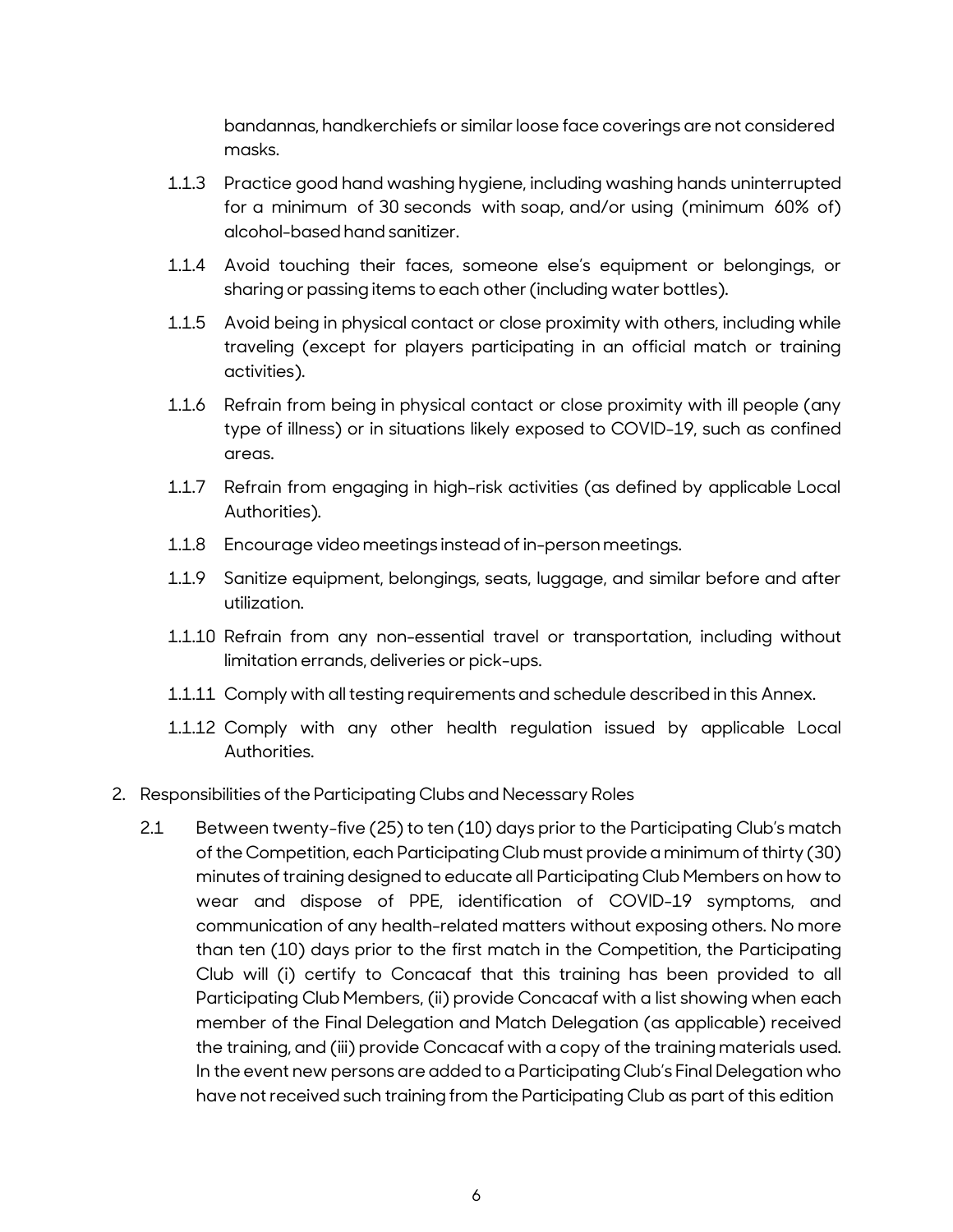of the Competition, such Club's Protocol Compliance Officer shall ensure such training is provided and the above certifications provided to Concacaf prior to such person's participation in the Competition.

- 2.2 During each Competition Window, each Participating Club shall keep tracing contact of all members of its Match Delegation and Final Delegation orin contact with such persons. Assigned seating for all members of the Final Delegation while traveling, or at meals, meetings and accommodations, is mandatory and shall be kept for the Participating Club's records. If during a Competition Window a Final Delegation, or any part thereof, will be sharing rooms the Participating Club must notify Concacaf in advance and shall keep tracing contact of the same. For the avoidance of doubt, a Participating Club must apply this Section 2.2 to all prospective members of its Travel Delegation in order to ensure compliance with respect to the tracing contact of all participating individuals.
- 2.3 Appoint a Team Medical Liaison who shall be responsible for arranging the Pre-Travel PCR Test, MD-2 PCR Test, and any other PCR Test as required under this Annex, with a testing service provider for the entire Final Delegation and Match Delegations, ensuring that all persons are tested in accordance with this Annex, receiving all test results, and notifying Concacaf immediately after the results are available. The TML must be someone with appropriate medical competence, preferably the team doctor.
- 2.4 Appoint a Protocol Compliance Officer who must be a member of the Final Delegation and who shall be responsible for ensuring the General Principles are enforced at all times prior to and during the Competition. The PCO will:
	- 2.4.1 During a Competition Window, ensure hotels, meeting rooms, facilities, deliveries, catering services, airline companies, and other transportation services, for their own Participating Clubs, follow best practices in relation to COVID-19 mitigation, implement Local Authorities' regulations and the measures described in this Annex, and immediately notify Concacaf of any issues or noncompliance of the measures described in this Annex.
	- 2.4.2 During a CompetitionWindow immediately notify Concacaf of any issues with or noncompliance with best practices in relation to COVID-19 mitigation, implementation of Local Authorities' regulations or other the measures described in this Annex by the provided services and infrastructure (as mentionedin Section 2.4.1 above).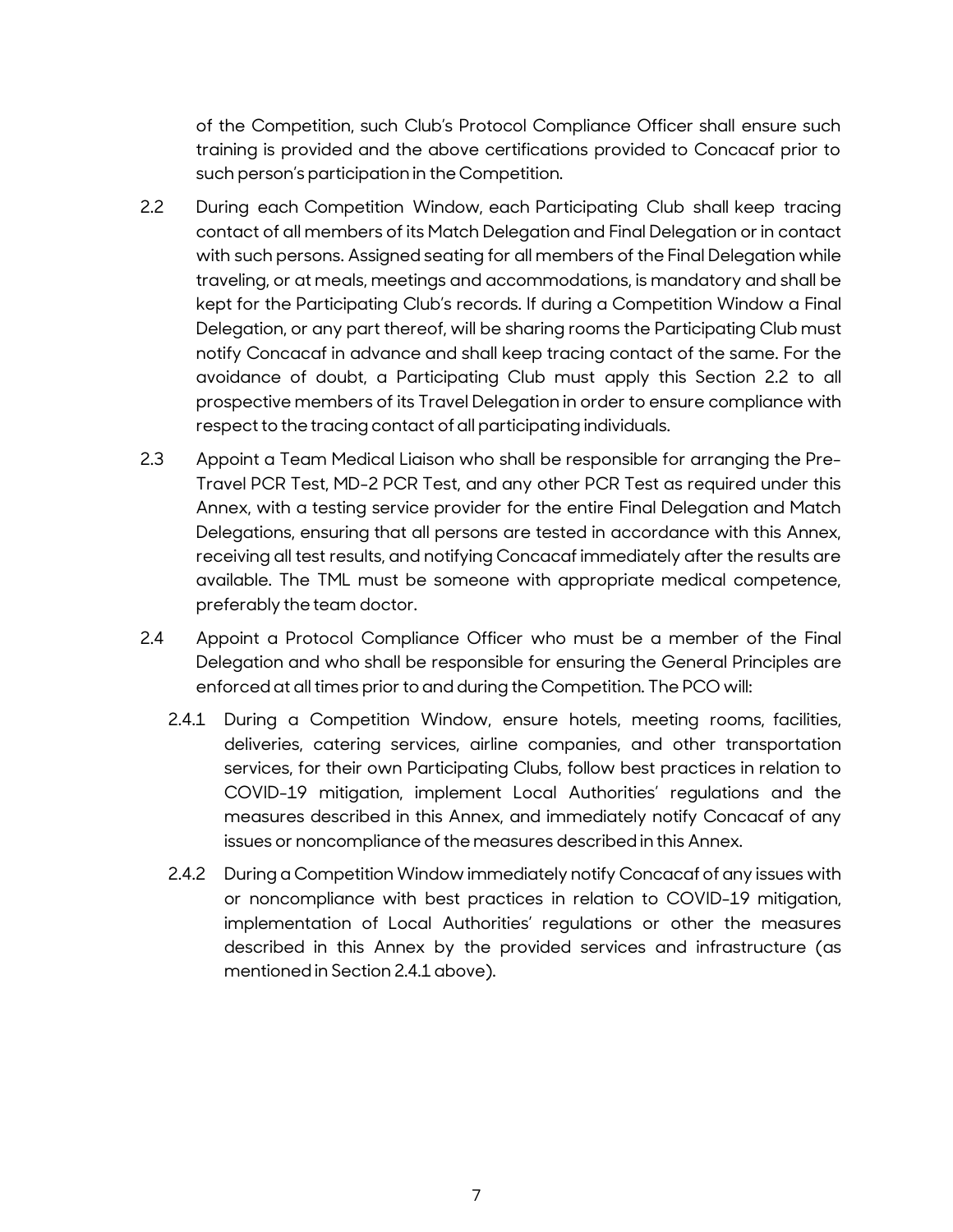- 2.4.3 Collect and retain (for a minimum of ninety (90) days following the end of the Competition) the following:
	- o Written assignment of seats when traveling (including flights and ground transportation) and photograph(s) showing compliance with such assignments,
	- o Written assignment of seats at meals and photograph(s) showing compliance with such assignments (which shall also apply to the Host Club and its prior activities),
	- o Photographs showing social distancing at venues and at meetings (which shall also apply to the Host Club and its prior activities, in accordance with Section 2.2 above), and
	- o Any other assignment or activity, when directed by Concacaf.
- 2.4.4 Coordinate with the TML the appropriate testing for the Final Delegation (in accordance with Section 2.3 above) prior to travel, as required by Concacaf and applicable Local Authorities.
- 2.5 Each Participating Club shall immediately report any Positive PCR Test result or individuals with COVID-19 symptoms to Concacaf and comply with all applicable laws and regulations imposed by the Local Authorities and this Annex.
- <span id="page-7-0"></span>3. Travel, Venue and Host Country Restrictions
	- 3.1 Each Host Club shall be responsible for identifying any restrictions on free and unencumbered travel and documentation requirements (e.g. COVID-19 testing, border closures or quarantine requirements) by a date to be provided by Concacaf via Circular Letter, and shall certify to Concacaf in writing that no restrictions on free and unencumbered travel compromise the Participating Club's arrival to the Host City or the organization and hosting of the match(es).
		- 3.1.1 If the Host Club fails to comply with Section 3.1 resulting in additional costs for the reorganization or hosting of the Competition, then it shall bear those additional costs, including without limitation the selection of and hosting at a new venue, and additional costs borne by the other Participating Club and/or Concacaf, due to such reorganization.
		- 3.1.2 Concacaf reserves its right to select a new venue if any of such travel restrictions compromise the ability of any Participating Club to freely travel to the Host City. For avoidance of doubt, the Host Club shall bear all costs relating to the organization and hosting of the match of the Competition at such new venue selected by Concacaf, in its sole discretion.
	- 3.2 At all times, Concacaf will review and approve the Competition venue following receipt of a certified report of all applicable local and national government restrictions provided and certified to by the Host Club.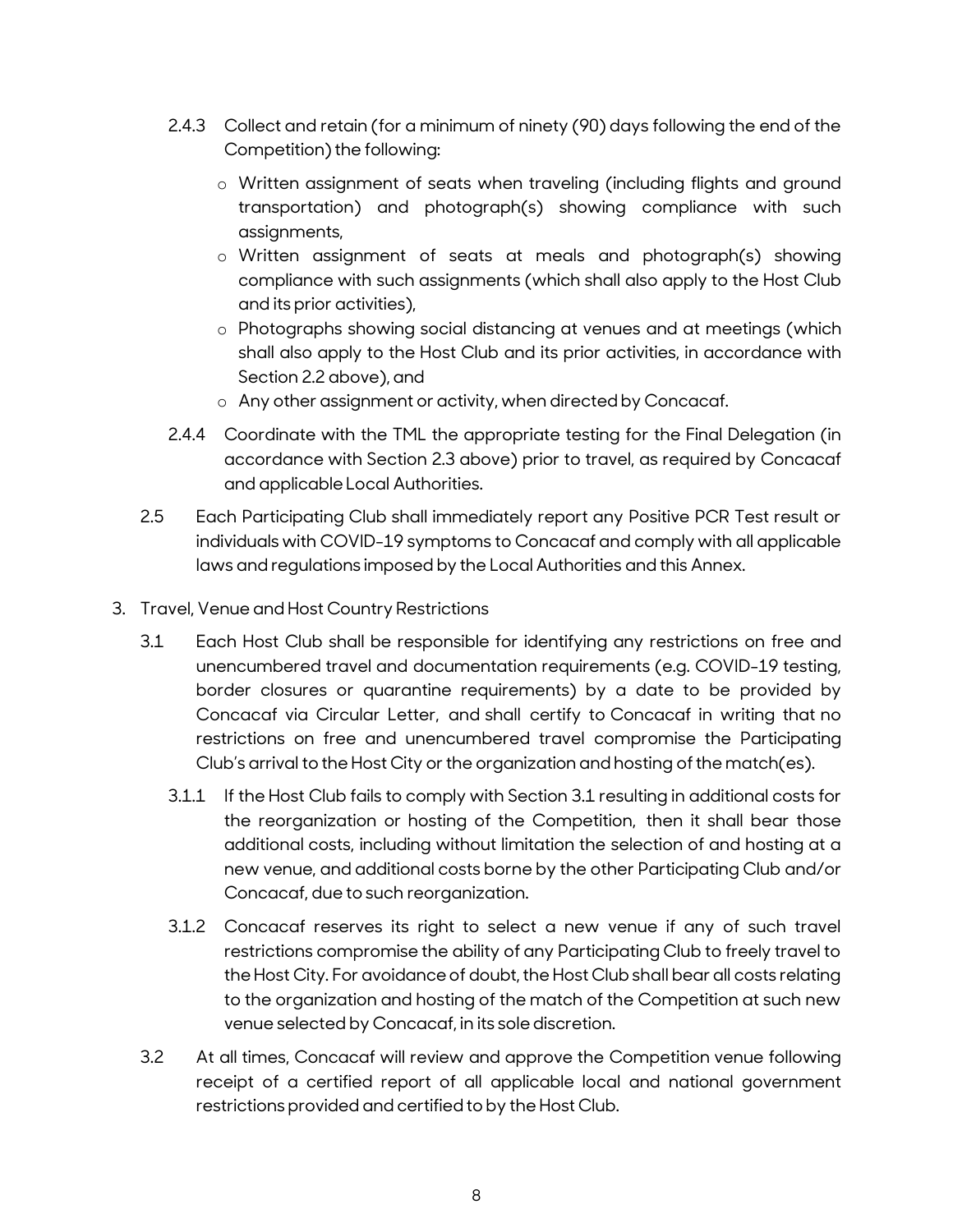- 3.3 The Host Club must certify to Concacafin writing that no restrictions are imposed by applicable Local Authorities.
	- 3.3.1 If any restrictions are imposed by applicable Local Authorities, the Host Club must provide a suitable alternative venue, which may be a neutral country (within Concacaf), that would allow the match to take place without any restrictions for the Participating Clubs (the Host Club shall bear all costs associated with the same, subject to the provisions herein).
- 3.4 The Host Club must immediately notify Concacaf in writing, if any Local Authorities impose any restrictions to a previously approved venue (as per Section 3.3 above) at any moment prior to any applicable match (a "Subsequent Restriction"), and any Subsequent Restriction that makes it impossible or financially unfeasible (at the reasonable determination of the Host Club) for the Host Club to host the applicable match(es) of the Competition in a new venue
	- 3.4.1 In the event a Subsequent Restriction results in Concacaf rescheduling, reorganizing or otherwise modifying the Competition, the Host Club shall be liable for all costs associated with subsequent reorganization costs of the Competition resulting thereof, including without limitation the selection of and hosting at a new venue and actual costs incurred by the other Participating Club(s) and/or Concacaf arising out of such reorganization.
- 3.5 After the relevant draw or upon qualification of the Participating Club to the next round, the Participating Clubs involved in the same match may agree on a venue reversal, subject to Concacaf's approval.
- 3.6 In all cases, if the Host Club fails to provide with a suitable venue for the match to take place, such match will be automatically declared by the Concacaf Disciplinary Committee to be forfeited by such team and will be considered to have been lost 3–0.
- 3.7 Concacaf reserves its right to reorganize, at its sole discretion, any match of the Competition, at any time, and for any reason, including without limitation to travel, venues, certifications, testing, and health and safety matters.
- 3.8 In addition to any other provision herein, no Participating Club Member may participate in any match of the Competition without proof of a negative PCR Test and any other document required by any Local Authority or venue.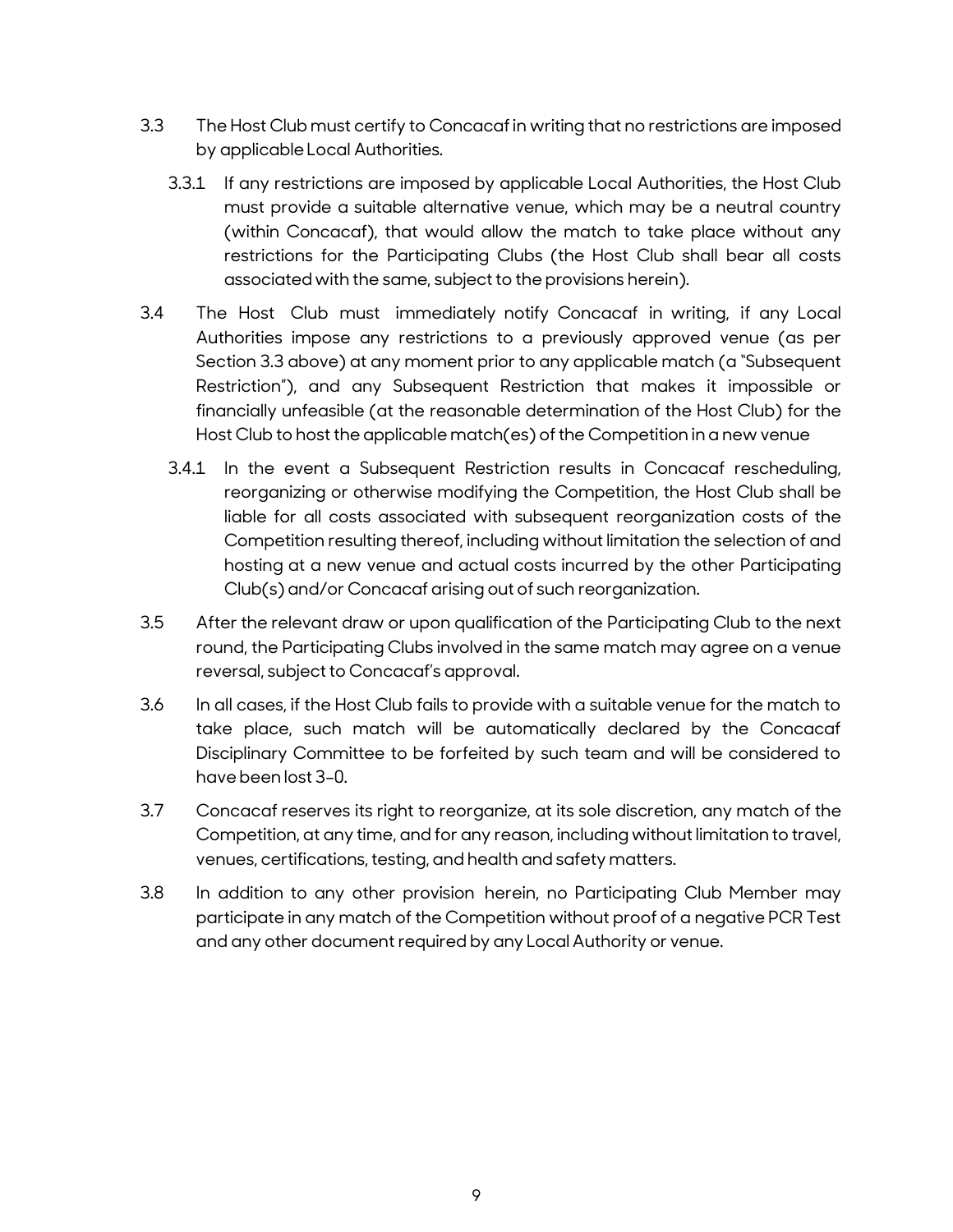- <span id="page-9-0"></span>4. COVID-19 Symptoms and Testing
	- 4.1 PCR Test
		- 4.1.1 Additional Considerations to the PCRTests:
			- o The PCR Test service provider must be a laboratory certified by a national public health authority or be a vendor designated or approved by Concacaf and shall comply with laws and regulations imposed by Local Authorities, and
			- o If Local Authorities require testing to be conducted by a specific laboratory or by a public health authority and such requirements conflict with the provisions of this Annex the Participating Club must so notify Concacaf in writing prior to conducting the PCR Test, and provide reasonable medical detail to allow Concacaf to evaluate the testing protocol. Concacaf will, in its sole and final discretion, communicate whether such alternative testing is acceptable as a PCR Test.
		- 4.1.2 The Final Delegation and Match Delegation shall be tested and comply with the testing schedule below in order to participate in the Competition.
		- 4.1.3 Concacaf may require a PCR Test at its sole discretion at any time for any member of the Final Delegation, Match Delegation, and any other person deemed to be traveling with, accompanying or in Close Contact with any member of the Final Delegation and/or Match Delegation. Any such person, whether or not a Participating Club Member, shall be deemed a Participating Club Member for purposes of this Annex.
		- 4.1.4 Any person refusing to submit to Concacaf a PCR Test (scheduled or otherwise) shall immediately be deemed tohave received a positive PCR Test result and must comply with the protocols of this Annex.
		- 4.1.5 Each Participating Club shall take such actions as reasonably necessary or as requested by Concacaf to ensure Concacaf receives all PCR Test results as provided herein, including without limitation providing (or causing Participating Club Members to provide) medical consents, releases or other authorizations required by or in accordance with applicable laws or regulations. Any PCR Test result which is not provided to Concacaf for any reason whatsoever shall automatically be deemed a positive PCR Test result and the protocols of this Annex must be followed accordingly.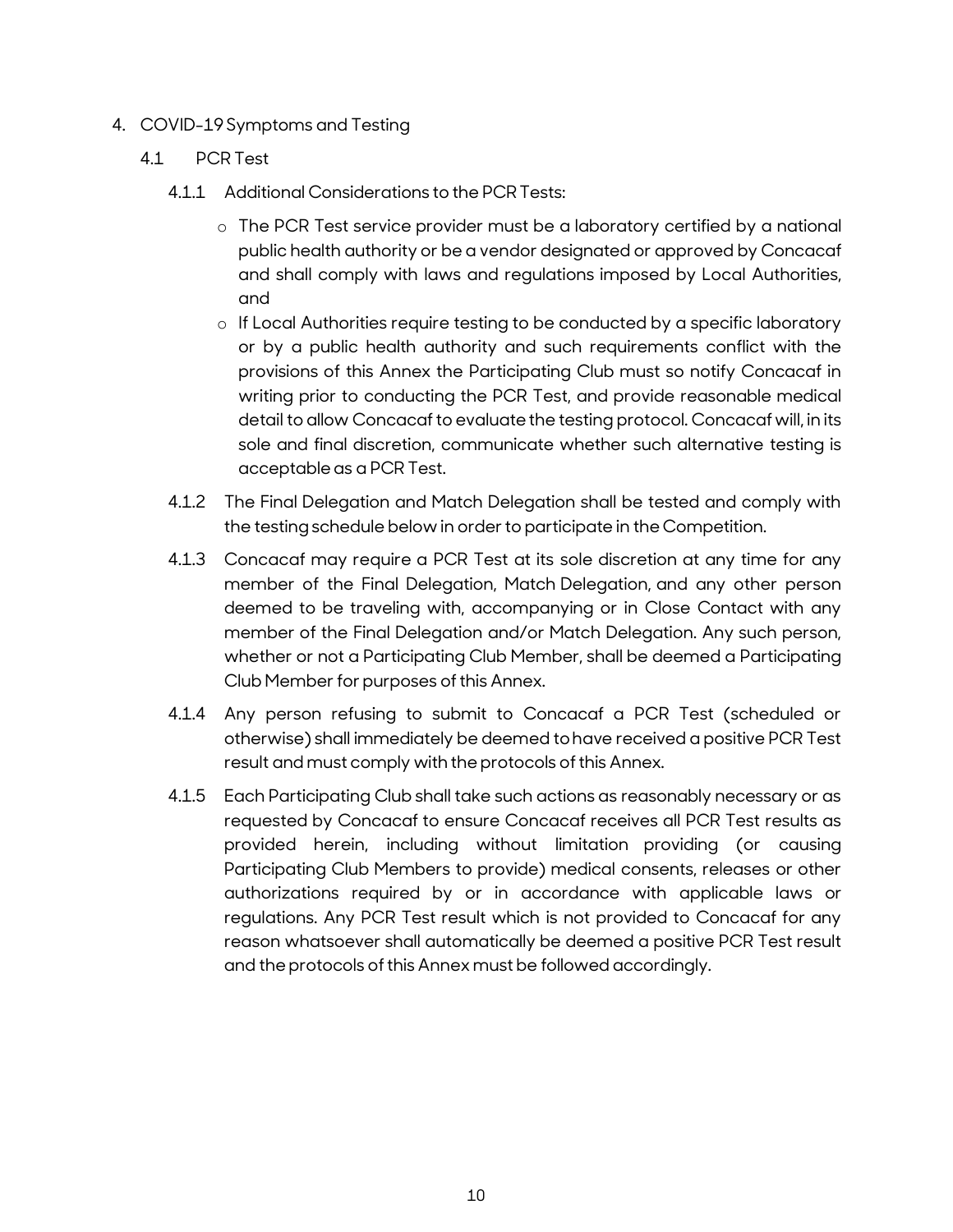## 4.2 PCR Test Schedule

- 4.2.1 Each Participating Club must conduct PCR Tests of all individuals of its Final Delegation and Match Delegation, and provide results to Concacaf as follows:
	- o Pre-Travel PCR Test (Applicable to any Participating Club or any other member traveling to a Host City during a Competition Window) PCR Test conducted no earlier than MD-5 and results confirmed and submit to Concacaf by 8:00 PM (EST) on MD-3 (this PCR Test must be conducted by the Participating Club at its own expense).
	- o Competition PCR Test (Applicable to the Host Club) PCR Test conducted no earlier than MD-5 and results confirmed and submit to Concacaf by 8:00pm (EST) on MD-3 (this PCR Test must be conducted by the Participating Club at its own expense).
	- o MD-2PCR Test (Applicableto the ParticipatingClubs) PCRTest conducted no earlier than MD-2 and within twelve (12) hours from landing or arriving to the Host City (in the case of the traveling Participating Club). Results must be confirmed and submitted to Concacaf no later than four (4) hours before the scheduled match time (this PCR Test will be conducted by Concacaf and at Concacaf's expense).

The above are minimum requirements. Any Participating Club may conduct additional PCR Tests as desired or required by its federation, league or Local Authorities. In such event, a Participating Club conducting additional COVID-19 testing must (i) provide the result of each such additional test to Concacaf immediately upon receiving such results, and (ii) provide all test results to Concacaf by 8:00 PM (EST) on MD-3 of all PCR Tests conducted no earlier than MD-5.

- 4.2.2 Concacaf reserves the right to request additional PCR Tests to any individual at any time and in addition to the PCR Test Schedule, which shall be at the expense of the Participating Club.
- 4.2.3 No later than four (4) hours prior to the Participating Club's match, each Participating Club must submit to Concacaf a written confirmation certifying that each individual in their Final Delegation and Match Delegation has taken the most recently scheduled or mandated PCR Test and shall include the corresponding results. For any member of the Final Delegation and/or Match Delegation resulting with a positive PCR Test, at any time during the Competition, the Participating Club will further confirm to Concacaf that such member is in compliance with the protocols of this Annex, including, when applicable, that such person has fulfilled the requirements of Section 4.4.6 or 4.4.7 below.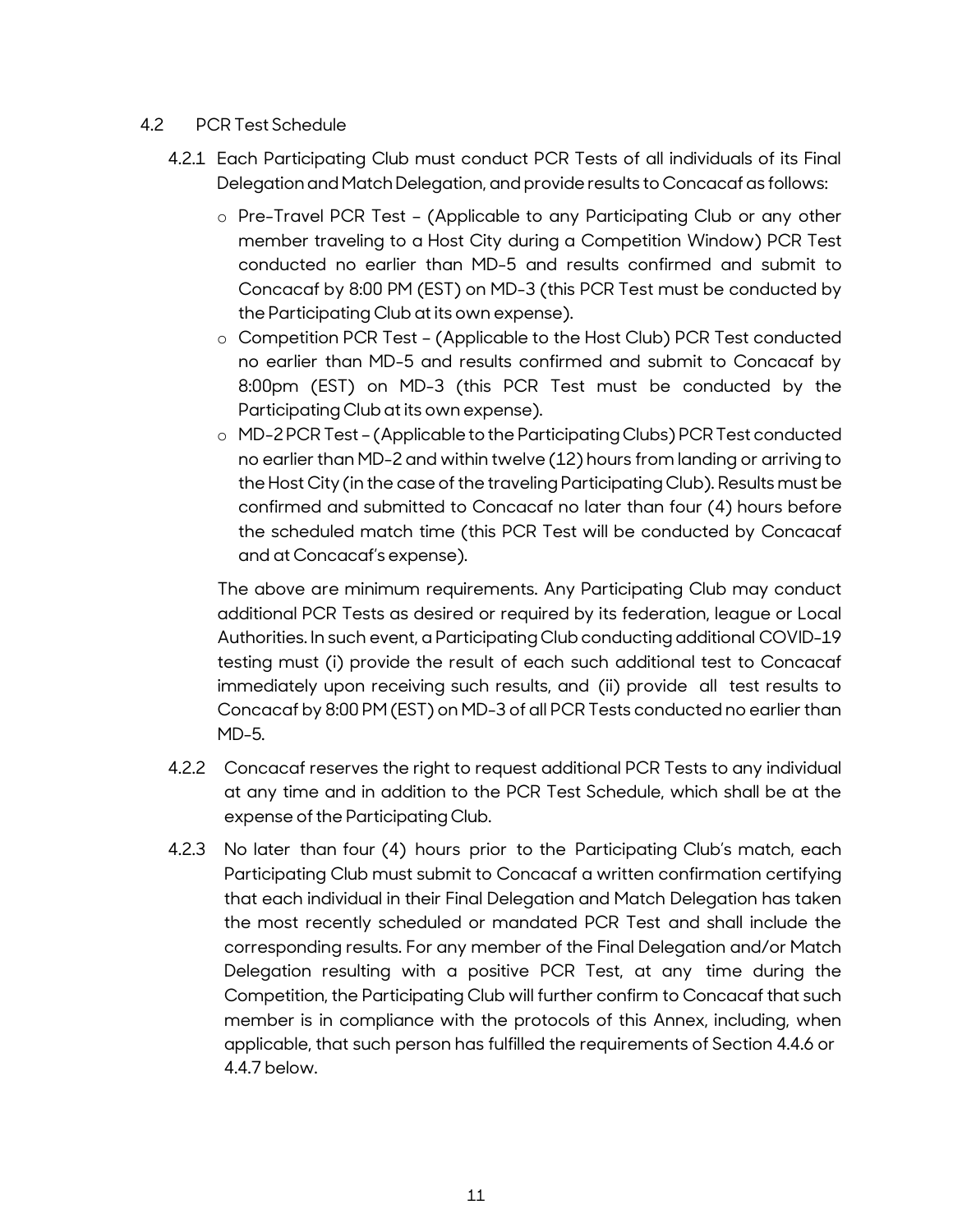- 4.2.4 Concacaf will be responsible for conducting(at Concacaf's expense) the MD-2 PCR Tests. For the avoidance of doubt, Participating Clubs will be responsible for conducting (at their expense) all other tests.
- 4.2.5 Each member of the Final Delegation must report to the venue of the match and to Concacaf no later than forty-eight (48) hours prior to their corresponding match of the Competition.
	- 4.2.5.1 If any failure by any Participating Club to comply with this Section 4.2.5 results in a delay of the PCR Test results, or in any additional costs for the testing or hosting of the Competition, then such Participating Club shall bear those additional costs.
	- 4.2.5.2 If any failure by any Participating Club to comply with this Section 4.2.5. results in a delay in any of the match(es) of such Participating Club and Concacaf determines that such match(es) cannot be reschedule, then such match(es) will be automatically declared by the Concacaf Disciplinary Committee to be forfeited by such unavailable Participating Club and will be consideredto have been lost 3–0.
- 4.3 Symptoms of COVID-19
	- 4.3.1 Any person showing symptoms of COVID-19 must be removed from Final Delegation and shall not travel with the Participating Club, when applicable, and shall self-isolate and contact Local Authorities. Confirmatory and/or additional testing should be considered. Compliance with the Positive PCR Tests Result provisions (including Section 4.4.6 or 4.4.7) below is required to return to participation in the Competition and/or official activities.
	- 4.3.2 Participating Clubs shall inform Concacaf of any person showing symptoms of COVID-19.
- 4.4 Positive PCR Test Result
	- 4.4.1 Subject to the below, any person with a positive PCR Test result is barred from any involvement of any kind of activity (official and non-official) in relation to the Competition.
	- 4.4.2 For purposes of this Annex, only a PCR Test as defined herein may be used. Any positive result returned by any other type of COVID-19 test will be deemed a positive PCR Test result and only negative results from a PCR Test will be considered.
	- 4.4.3 Upon the confirmation of a positive PCR Test, the Participating Club must immediately contact Local Authorities (if applicable) and Concacaf to notify them of the test result.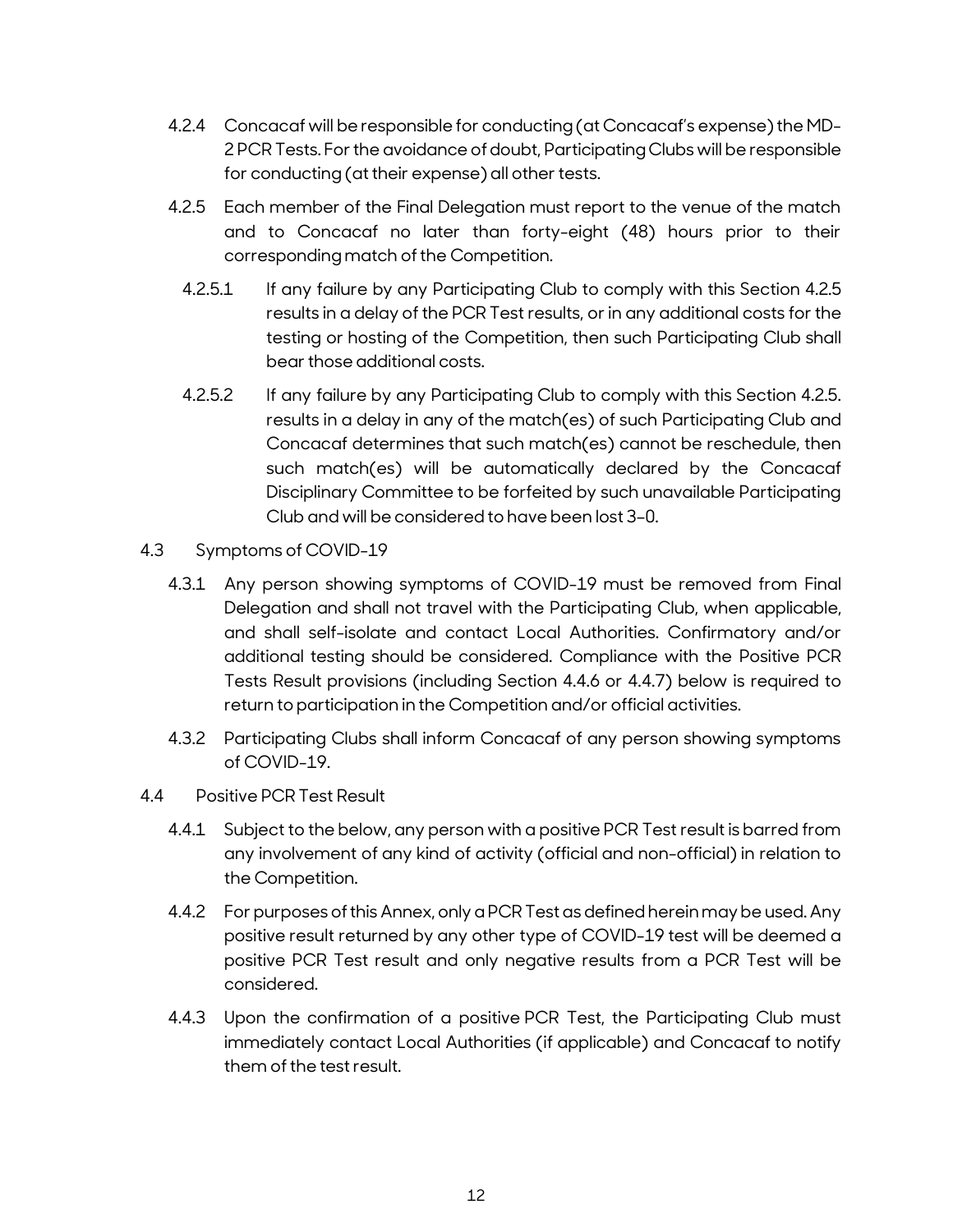- 4.4.4 The PCO shall provide Concacafa report with the tracing contactinformation and evidence of the Participating Club's compliance with this Annex, since the previous negative PCR Test results or during the applicable Competition Window whichever is shorter.
- 4.4.5 An individual with a positive PCR Testresult must:
	- o be immediately removed from the Final Delegation and/or Match Delegation and barred from traveling to or attending the match venue, as applicable,
	- $\circ$  be declared ineligible to participate in the match(es),
	- o when applicable, be isolated in a single room (away from the rest of the Participating Club Members),
	- o ensure no interaction with any other individual participating in the Competition, and
	- o follow all other instructions provided by Concacaf via Circular Letter or otherwise.
- 4.4.6 A person with a positive PCR Testresult shall follow the requirements below in order to resume activities and participation in the Competition:
	- o obtaining two (2) negative PCR Test results from separate, consecutive tests taken between twelve (12) and forty-eight (48) hours apart from each other,
	- o any COVID-19 symptoms have passed,
	- o any medical treatment, quarantine/isolation, therapy or other Local Authority requirement has been completed, and

Compliance with each of the foregoing shall be determined at Concacaf's sole discretion.

4.4.7 In the event a Participating Club believes a person has recovered from a previous laboratory-confirmed (PCR or Antigen) SARS-CoV-2 infection, and (A) COVID-19 symptoms have passed, (B) has passed a cardiac test, and (C) ten (10) days (but not more than ninety (90) days) have passed since the earlier of (i) the onset of COVID-19 symptoms, or (ii) the initial positive PCR Test result, the Participating Club team doctor can apply to Concacaf Medical through the Illness Record Form to request that the individual be allowed to participate in the Competition with the appropriate paperwork documenting the individual's positive PCR Testresults and the symptom checklist. Concacaf Medical will consider each case individually on its merits. Consideration will be given, without limitation to the length of time since the individual first tested positive, the PCR Test results, and the Participating Club's adherence to preventative protocols.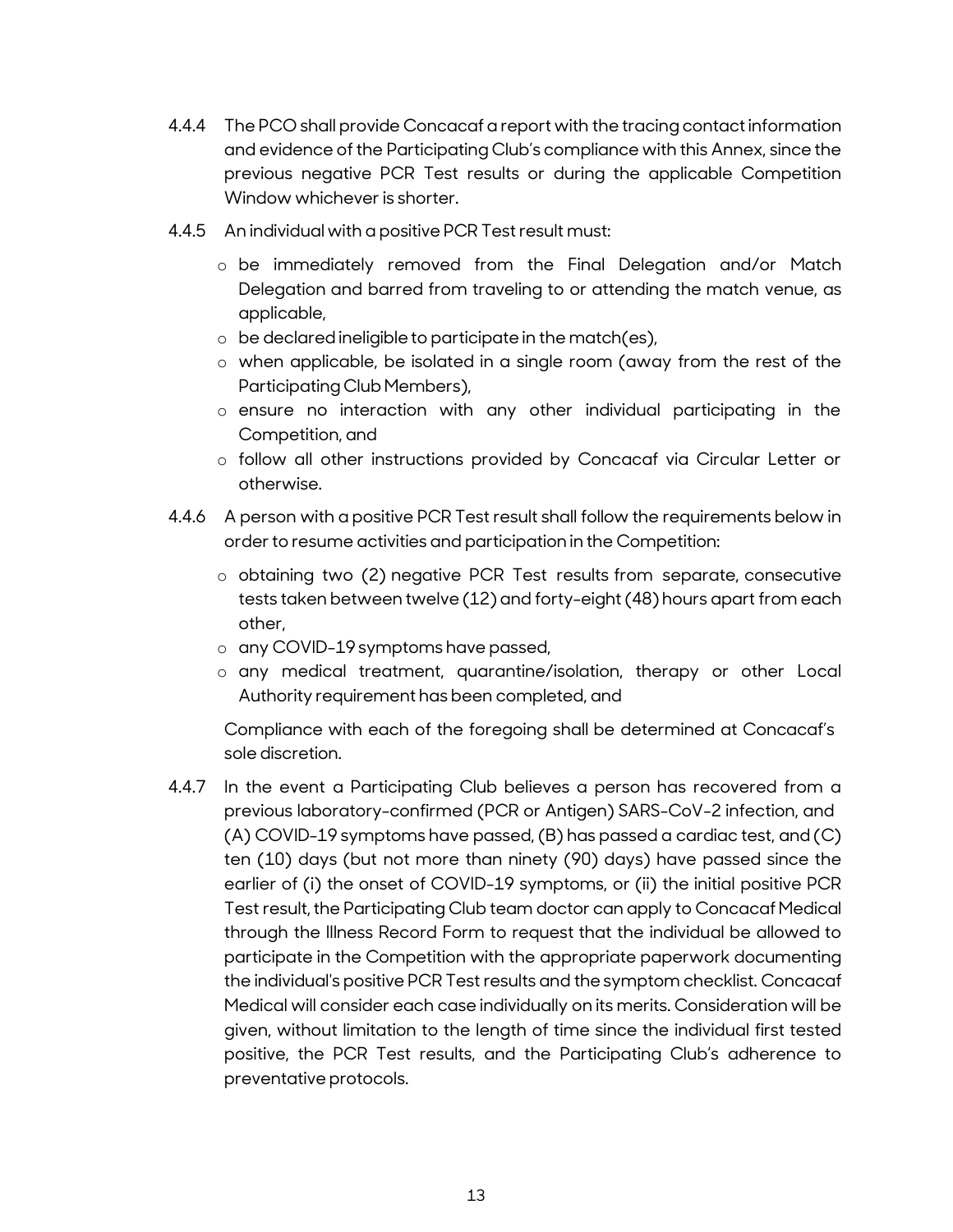- 4.4.7.1 Concacaf Medical may require additional testing and/or preventative protocols with respect to such member as a condition to return to the Competition.
- 4.4.7.2 The Illness Record form must be submitted to Concacaf no later than forty-eight (48) hours before the scheduled match time in the Competition to be considered by Concacaf.
- 4.4.8 Upon the confirmation of a positive PCR Test, or if determined that a Participating Club (or any delegation member) did not follow the required protocols in this Annex, such Participating Club will bear all costs (including any additional PCR Tests it requires or that any other Participating Club requires as a result of such positive PCR Test result), and may be subject to additional costs or penalties as determined in this Annex (or subject to the Concacaf Disciplinary Committee).
- 4.5 Positive PCR Test Result affecting the Competition
	- 4.5.1 If for a match of the Competition more than half of a Final Delegation receives a positive PCR Test result, the entire Final Delegation shall be deemed to have received a positive PCR Testresult.
	- 4.5.2 If any member of a Final Delegation is deemed to have been in Close Contact with a person with a positive PCR Test result, then the entire Final Delegation will be required to submit an additional PCR Test at the expense of such delegation's Participating Club. If the results of any such PCR Test are not returned to Concacaf prior to four (4) hours from the start of a match, such person shall not be allowed to participate in such match and shall be deemed to have received a positive PCR Test result solely for the application of this Section 4.5.
	- 4.5.3 If any Participating Club has fewer than eight (8) players (including at least one (1) goalkeeper) available (i.e. with negative PCR Test results) for any match, then, such match will be automatically declared by the Concacaf Disciplinary Committee to be forfeited by such unavailable Participating Club and will be consideredto have been lost 3–0.
		- 4.5.3.1 If both Participating Clubs involved in a match are affected by these conditions described above and the match cannot be rescheduled, then such match will be cancelled and the result from the other leg in the same series will be used to determine the winner according to the Competition Regulations.
		- 4.5.3.2 If any Participating Club has greater than eight (8) players (including at least one(1) goalkeeper) but still has multiplemembers ofits Final Delegation unavailable (i.e. with positive PCR Testresults) for a match,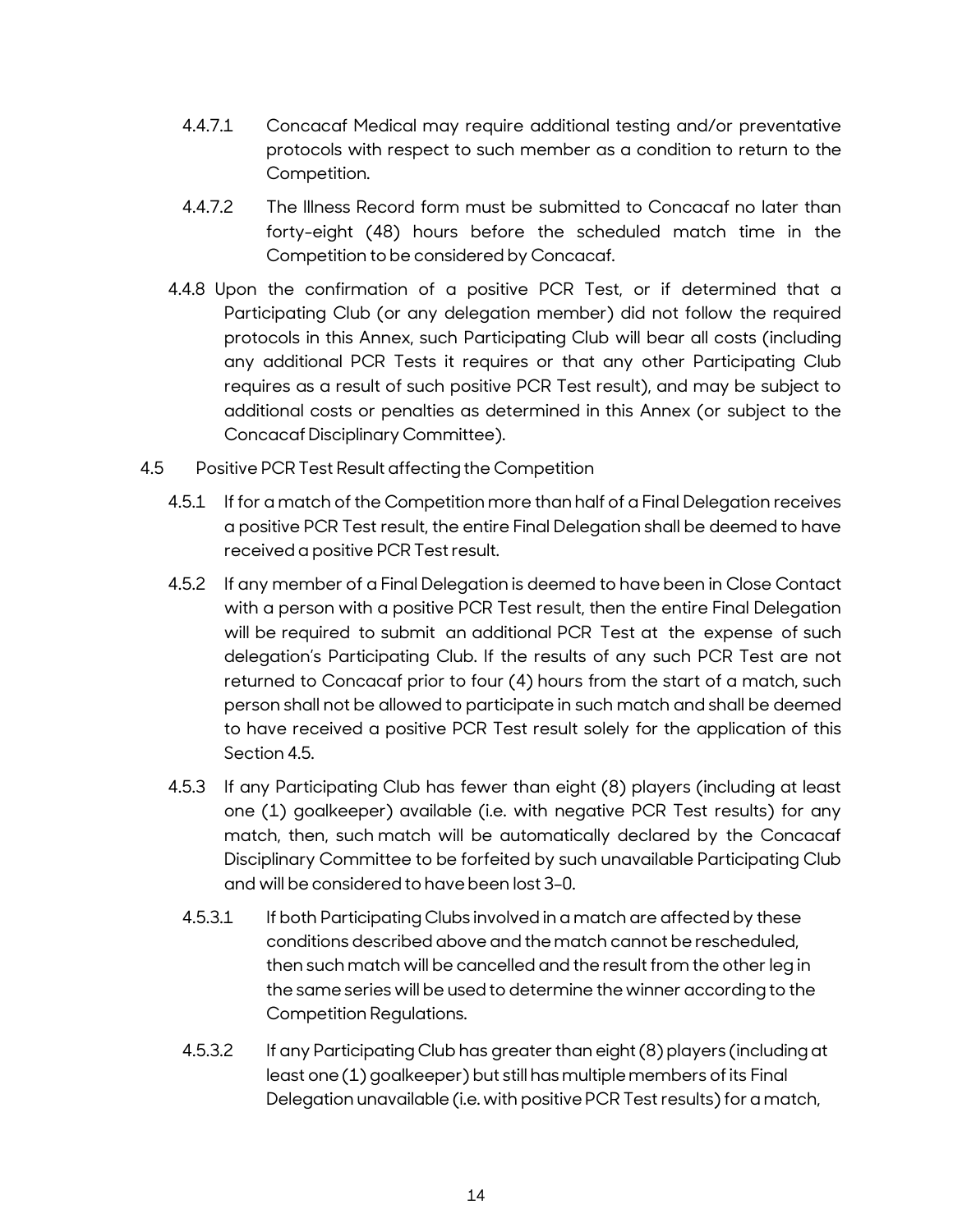Concacaf will determine, at Concacaf's sole and final discretion, whether or not to suspend such match.

4.5.3.3 If for any reason, including without limitation to cost, Concacaf cannot reschedule an affected match, such match will be declared by the Concacaf Disciplinary Committee to be forfeited by the unavailable Participating Club and it will be considered to have been lost 3–0 by such unavailable Participating Club.

### <span id="page-14-0"></span>5. Match Operations

In addition to the General Principles, each Participating Club Member is also required to comply with the following:

- 5.1 Training Facilities
	- 5.1.1 Masks must always be worn upon arrival to the training facility and while not actively training in designated training zones.
	- 5.1.2 Players and attending Participating Club Members are to be dressed prior to arrival to the training facility.
	- 5.1.3 The PCO must confirm that all facilities, bathrooms, benches, and equipment are disinfectedin advance (and if otherwise, notify Concacafimmediately).
- 5.2 Pre-Match Protocol
	- 5.2.1 All individuals are to walk directly to the locker room upon arrival to the venue.
	- 5.2.2 Uniform check prior to the match must be conducted by the fourth official.
	- 5.2.3 Substitutes and staffmust proceed directly to the bench with masks worn.
	- 5.2.4 Within the tunnel, players must keep their distance from one another as well as from the opposing team. First team will walk to the field first, followed by the second team until first team (players and staff) are in the field of play.
	- 5.2.5 Players and teamsmay not exchange pennants, jerseys, or any items priorto or afterthe match.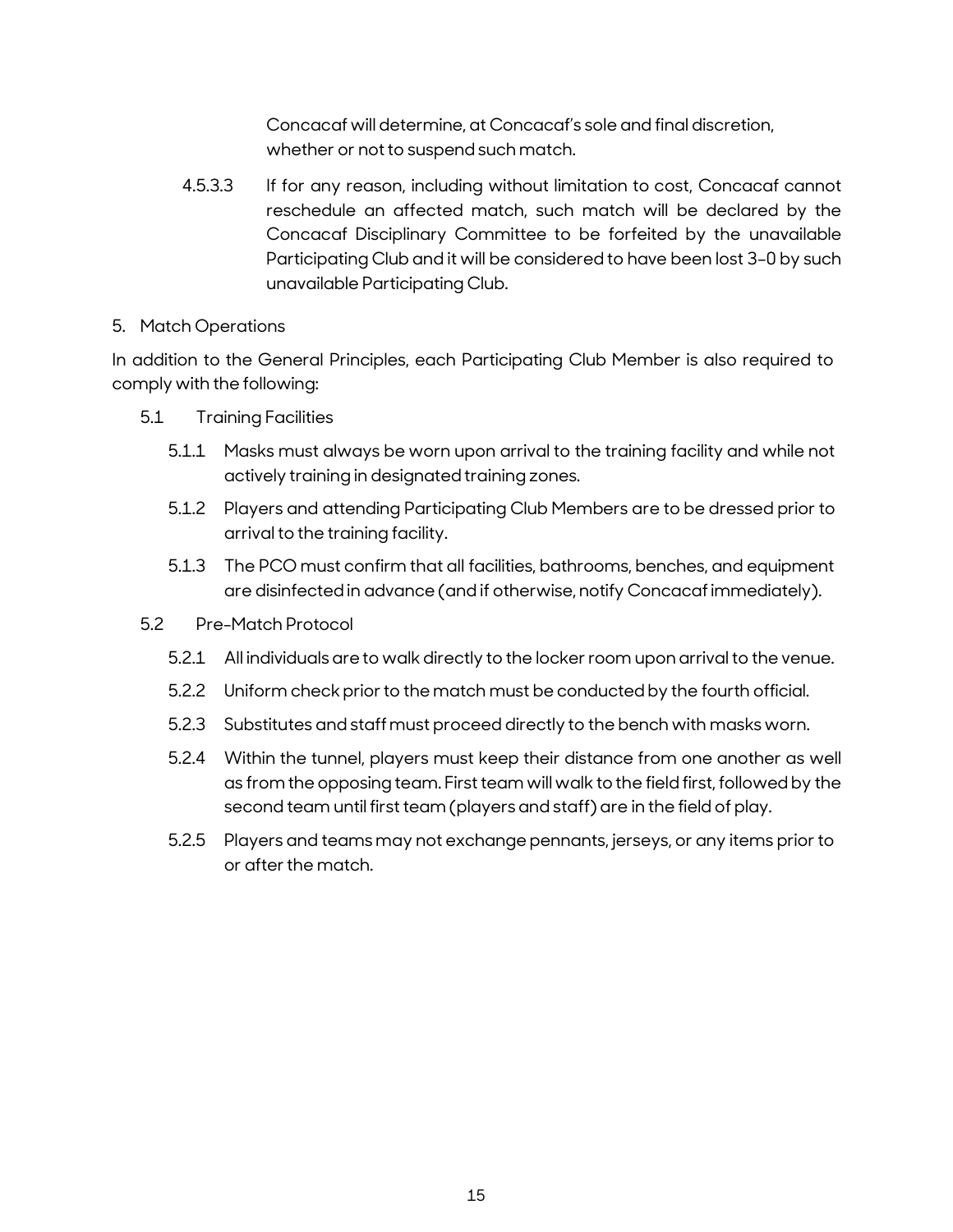## 5.3 Stadium

- 5.3.1 Submit to temperature checks upon arrival to the venue. If an individual has a temperature of 100.4°F/38°C or higher, they will be rechecked. If that individual still has a temperature of 100.4°F/38°C or higher, the individual will not be allowed inside the venue.
- 5.3.2 All individuals on the bench are obligated to wear masks during the match.
- 5.3.3 Players may remove their masks for warm-ups during the match.
- 5.3.4 Participating Clubs must instruct players, coaches, and staff to refrain from spitting or clearing their noses in the field of play.
- 5.3.5 One (1) coach at a time may remove the mask during the match when standing away from the bench, ideally 6 feet/2 meters, and providing instructions to players in the field of play.
- 5.3.6 Substitute players and/or coaches must comply with Concacafrequests to sit in temporary seating or in the stands, if deemed necessary by Concacaf, due to venue limitations.
- 5.3.7 Participating Clubs must instruct its members to refrain from physical contact when celebrating following goals during the match.
- 5.3.8 For the avoidance of doubt, failure by players or officials to comply with the above, or to follow the instructions received pursuant to the above, may subject such persons to disciplinary action following the match.
- 5.4 Training/Medical Room
	- 5.4.1 The PCO is responsible for ensuring:
		- o The proper cleaning and disinfecting the training/medical room before and after each use by its Participating Club,
		- o That only the players of its Participating Club receiving medical care or treatment should be in the training room. Social distancing should be maintained other than the provider and the athlete, and
		- $\circ$  That PPE is properly worn by its medical staff including gloves mask, goggles or eye protection and gown when treating an athlete of its Participating Club.
- 5.5 Post-Match Activities
	- o Players and other Match Delegation members must leave the field as soon as possible,
	- o No gathering at the center of the pitch for a post-match handshake (or any other physical contact) with officials and opposing team shall occur,
	- o No cooldowns are allowed in the field of play,